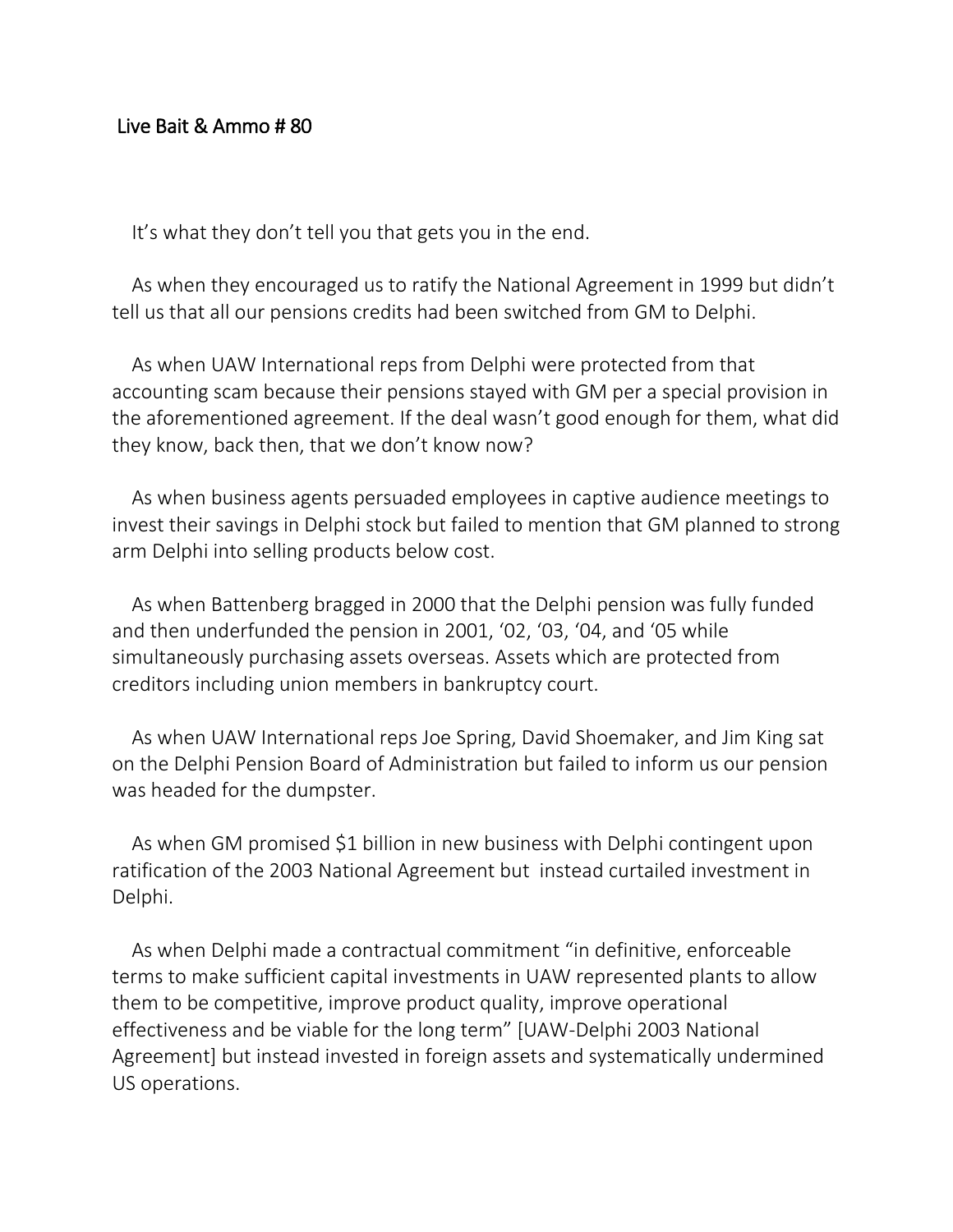As when the UAW International finally took a strike vote and then promptly aided and abetted Delphi's scheme to flood the plants with replacement workers, and thereby render the strike vote an empty threat.

As when Steve Miller declared at the Detroit Economic Club that "Bankruptcy is a growth industry." Then, with a straight face he admonished protesters to "Trust your leaders."

As when Delphi's creditors filed a lawsuit against GM and former Delphi officers to recover "billions of dollars in payments related to damages" from the spin off but requested the judge keep the information confidential because it "could hurt Delphi's restructuring negotiations." And the judge agreed it was best to keep us in the dark. ["Delphi Creditors Aim to Use SEC Probe Data in GM Suit" By Joseph Rebello -Dow Jones Newswires-7/27/06]

As when.....well....why bury readers in redundant information when everyone knows? After all, even potatoes grow eyes in the dark, and Lord knows, we've got more sense, if not motivation, than a root cellar full of spuds.

Money doesn't disappear, it changes hands. One man's sleight is another man's trade. As they say on the Street, it's not a game of chance so much as a game of exchange. It's not what you know, it's what you don't know that guts you, and dresses you, and hangs you upside down in a stall. The insider has the edge and the outsider gets the 'better luck next time.'

Huge pension funds invested in Delphi under false pretenses. Delphi employees were persuaded to sock away their life savings in a fraudulent enterprise. Consequently, a massive amount of wealth was transferred from one class to another. The beneficiaries of this transfer are Delphi executives, lawyers, and the flock of vulture capitalists who are lined up for the fire sale.

It's clear to those of us on the shop floor that Miller intends to trash the business and sell it piecemeal at cut rate prices to cohorts. The scorched earth policy is justified as "rationalization" which is simply business lingo for 'screw them all'. It's not a bankruptcy in the common sense of the word, it's "restructuring". The deck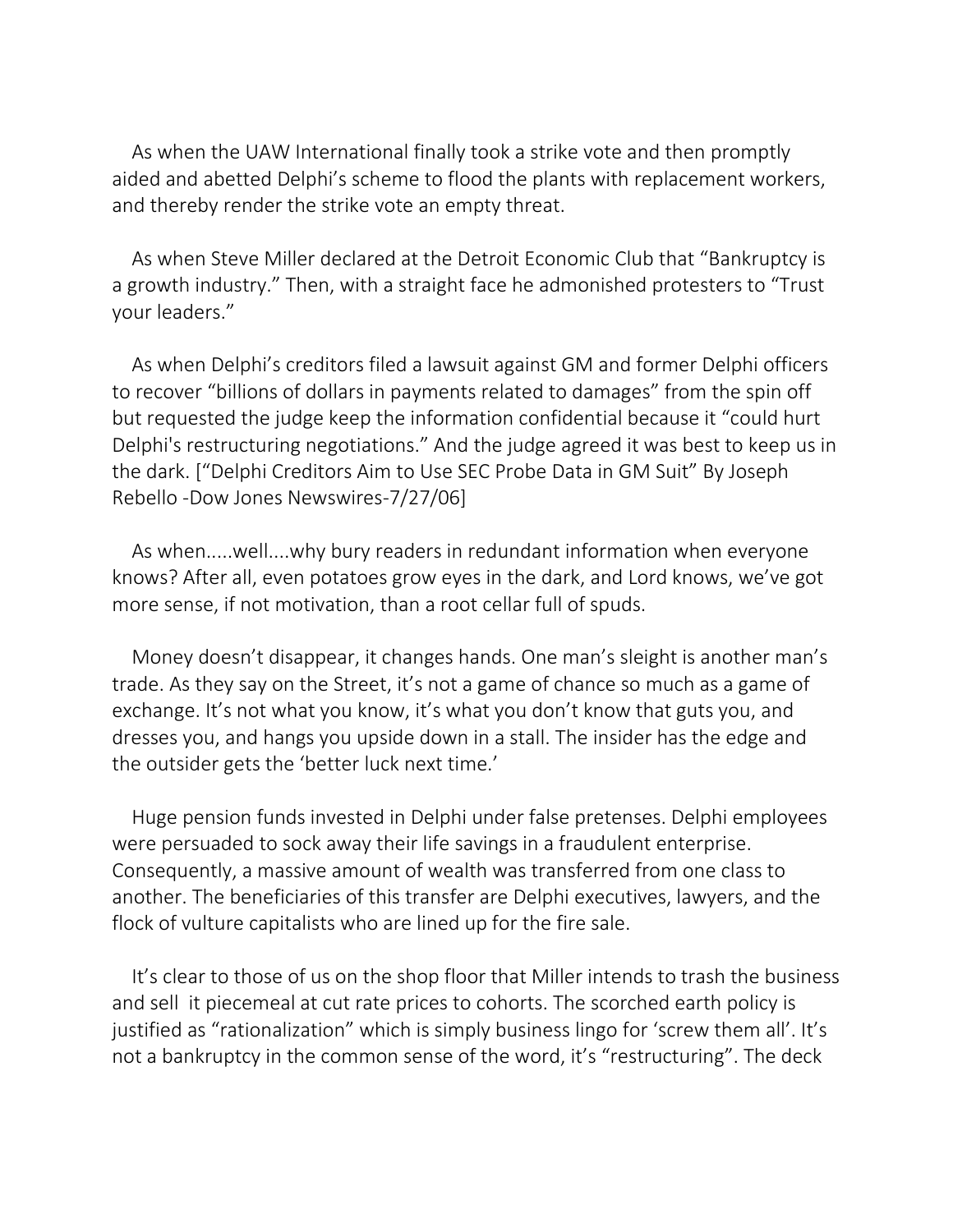is shuffled and everyone is dealt a new hand. Miller gets a royal flush and workers get a chance to sell him their children for half price on a temporary basis.

Workers who went out on the SAP get health insurance from GM but the rest of the retirees are expecting a boot to the backside. Bankrupt companies dump "human capital" like bad debt.

SAP or no SAP Delphi retirees have a pension from a bankrupt company. I told an attorney how Shoemaker said "It was understood" that GM would back the pension if Delphi reneged after October 2007 when the Benefit Guarantee expired. "Shoemaker gave me his word," I said.

The attorney laughed. He didn't charge me for the chuckle and the consultation ended.

At the Con Con Gettelfinger highlighted the UAW's "success" at gaining a non voting position on the creditor's committee which endows us with as much status as a feminist in a burkah.

Judge Drain has made his position clear: incompetent frauds should be rewarded and honest labor should be penalized.

At the Con Con Gettelfinger said, "Times are tough but the UAW is tougher." What the hell is he talking about? Miller broke his balls. Mobilizing@Delphi, the bold banner of official union resistance, mobilized into Jell-O. On July 17 Gettelfinger told the press there may yet be a strike at Delphi. Who is he kidding? We're training replacement workers with the Finger's blessing. Miller is the dominant player in the auto industry today.

Miller showed everyone how easy it was to push over Gettelfinger. He got everything he wanted without a strike. Other corporations are encouraged by Miller's success. Legal expenses are an investment, a small price to pay for such a large transfer of wealth. You can bet your paycheck more controlled bankruptcies will follow in Delphi's wake.

The Concession Caucus won't confront the fraud at GM-Delphi because they are up to their eyeballs in partnership with the crooks. The Concession Caucus would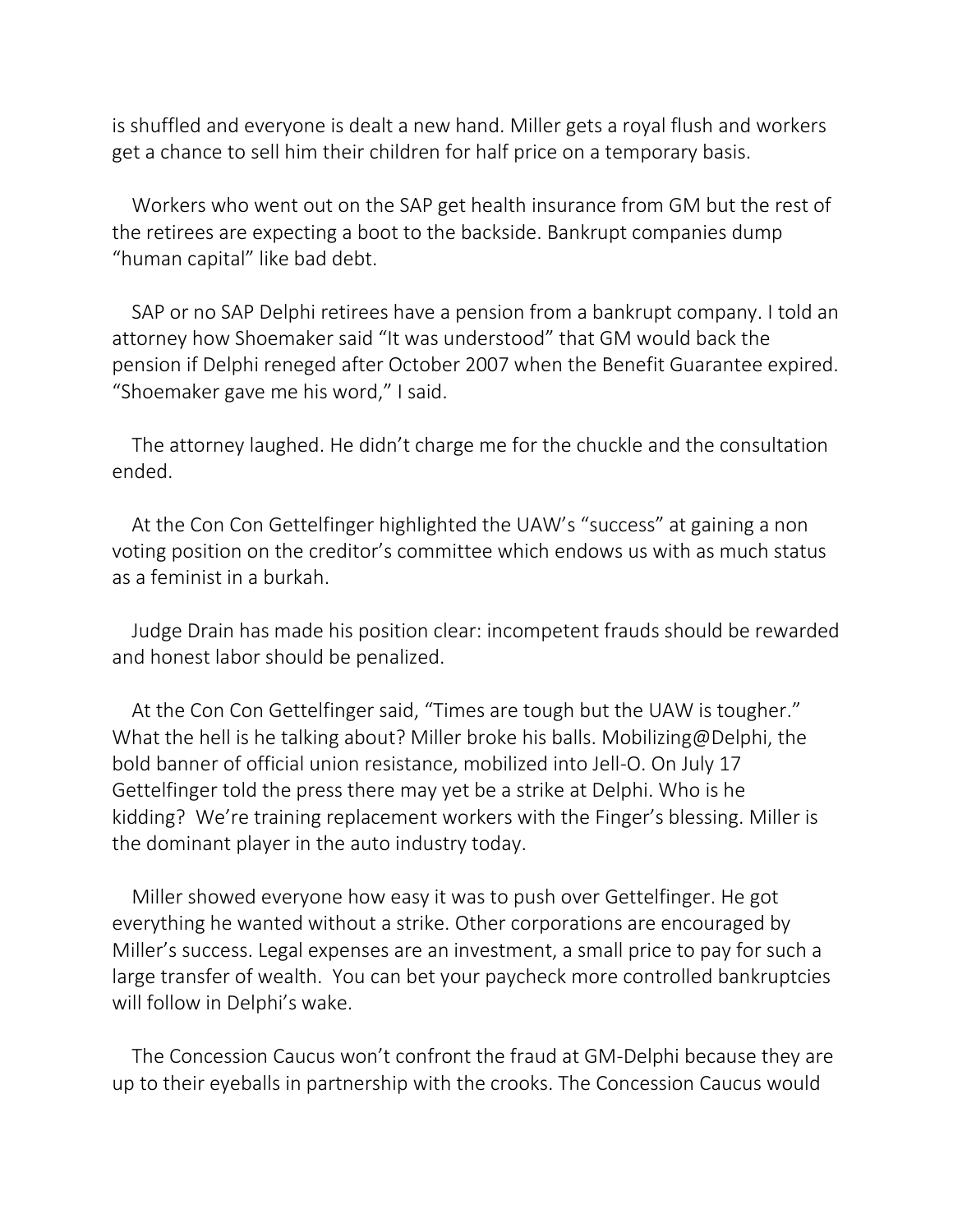prefer we rot in the cellar of our despair rather than raise a hue and cry against the depravity of a union that sells out the next generation of workers. The Concession Caucus would prefer that Delphi retirees are forgotten, dispersed, and deterred from organizing because in a few years it's quite likely they will lose everything they ever worked for.

All of Delphi's current retirees were formerly GM employees and GM is responsible for Delphi's demise. We never agreed to sign away our pensions to Delphi. Our retirement was hijacked. The UAW should organize a class action lawsuit against GM to reclaim our pension credits.

Don't bank on it. The Double Cross Caucus is more interested in protecting their preferred partner, GM, than protecting union members' interests. We should take Miller's advice as a warning: Don't trust your leaders. Trust your coworkers.

The Concession Caucus stepped aside and let Miller bust the union at Delphi without a skirmish. Who's next? The Concession Train is coming to your town, your workplace, your neighborhood. Concessions won't save jobs or protect pensions. The policy of appeasement is the counsel of cowards. If we don't build resistance now, the CC will sell out to the Big Three before the contract expires. They've already begun the concession campaign. The endgame is the destruction of the union. Two tier is a means to that end. Two tier is the death knell of the union.

Temporary status is an indignity to the whole union. As Rob Wilson said at our last SOS meeting in Flint, "There is no seniority date for dignity and justice." Likewise there is no retirement from solidarity. Delphi executives don't deserve bonuses but retirees deserve the accrued vested benefits they earned and new hires deserve equal rights. Protest the deliberate bankrupting of America. Protest the decimation of our union. Send a message to Miller's cronies: We are not giving up. We are not going away. Send a message to the Concession Caucus: We have a higher vision of what a union should be.

If you want to protect your pension and health care and win fair treatment for new hires — the future of the union — meet with soldiers of solidarity at Delphi headquarters in Troy, MI on August 11, from 3-6 pm. You can't miss it. Just take the Crooks Rd Exit off I-75 north or south. You'll see the sign above 5700 Delphi Dr, Troy, MI.